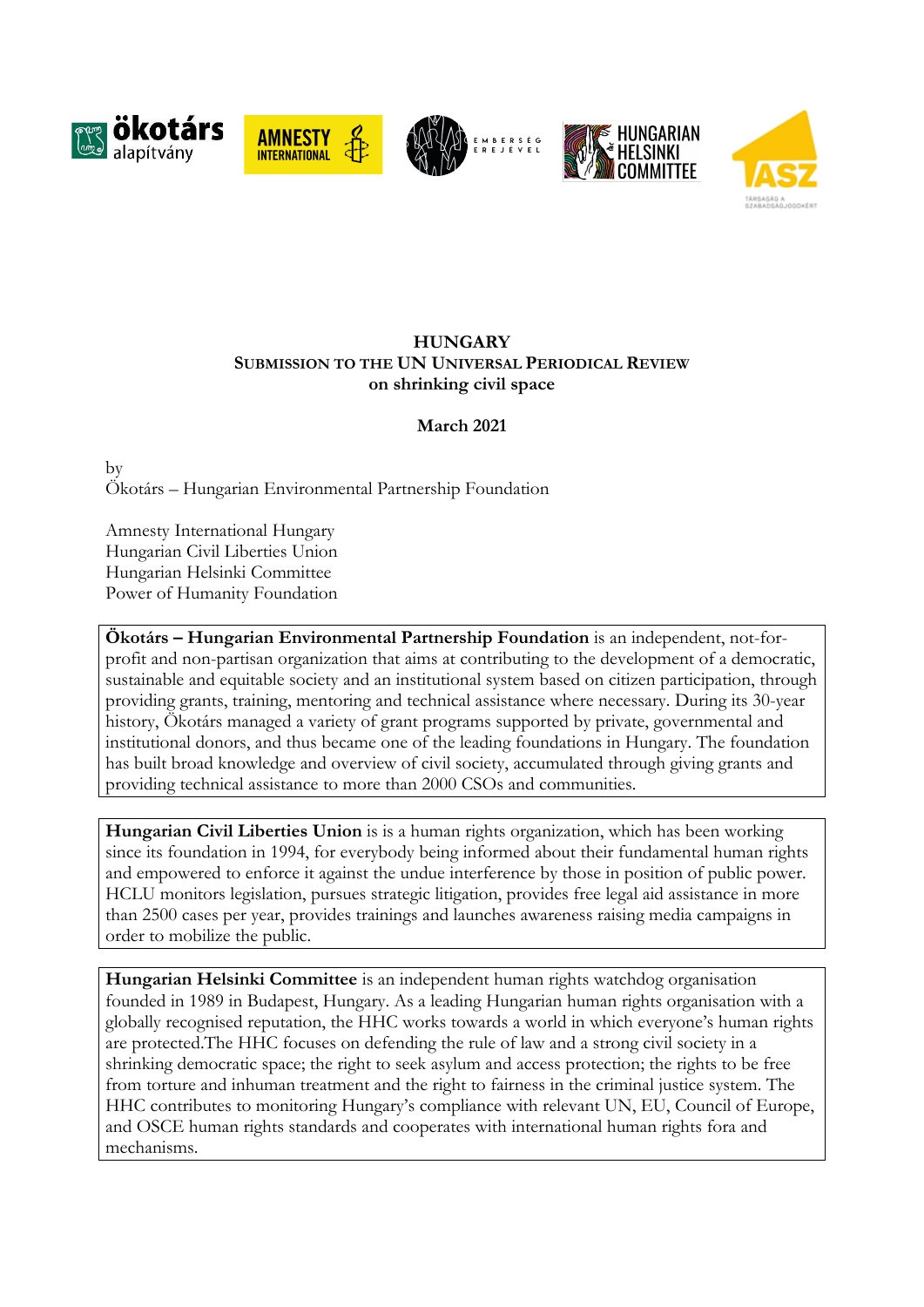**Amnesty International Hungary** is <sup>a</sup> membership-based, independent Hungarian civil society organization founded in 1990. Amnesty Hungary is the Hungarian section of the globe's largest human rights organization, Amnesty International which has 10 million supporters in more than 70 countries. The organization carries out research, campaigns, advocacy, human rights education, and empowers and mobilizes local communities with <sup>a</sup> special focus on gender equality and rule of law to ensure that human rights are enjoyed by everyone in Hungary.

**The Power of Humanity Foundation** is an independent, Hungarian CSO based in Pécs.The Foundation'<sup>s</sup> mission is to play <sup>a</sup> role in building <sup>a</sup> democratic society that is livable to all. To this end, the organization focuses on strengthening social inclusion by supporting oppressed, discriminated groups and sensitizing the majority by implementing (human rights) education programs and strengthening the civil society in the South Transdanubian Region.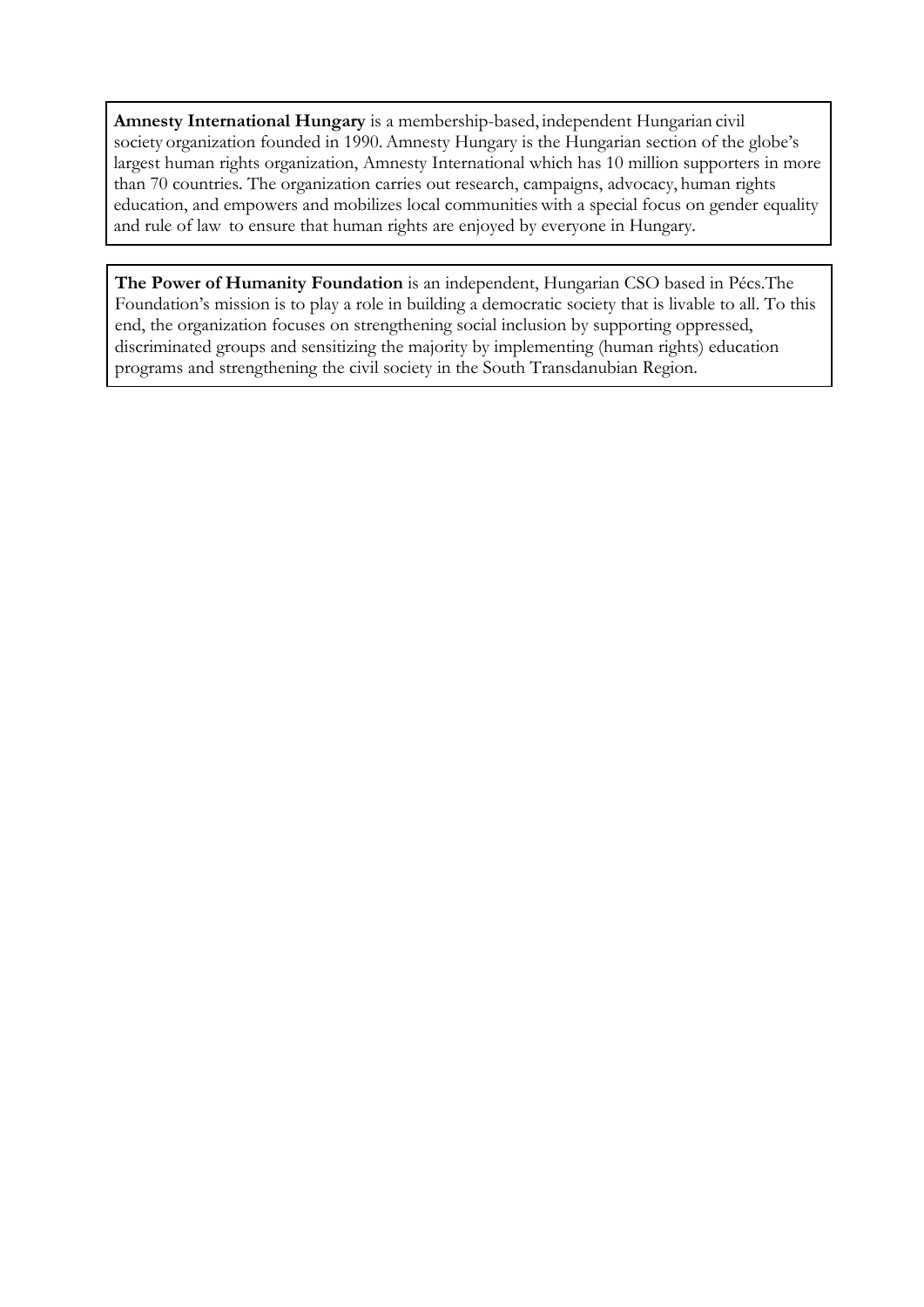### **Introduction**

According to the latest official data released by the <u>Central [Statistical](https://www.ksh.hu/stadat_eves_3_2) Office<sup>1</sup>,</u> in 2019 a little less than 61,000 nonprofit organizations operated in Hungary, of which 34,000 were associations, 19,000 foundations and the remaining 8000 other types of organizations (non-profit companies, chambers, etc.). Over the past 5 years, the total number slightly decreased by about 1,200 entities. Civil society organizations (CSOs, associations and foundations) pursuing cultural, sports, and leisure activities are the most prominent, each accounting for 15-16 percent of the total, while 13 percent of CSOs focus on education and 9 percent on providing social services. Only about 500 organizations are engaged in the fields of human and fundamental rights. App. 20 percent of all CSOs have public benefit status<sup>2</sup>.

Following the years after the transition in 1989-90, Hungarian civil society grew and developed rapidly, however, after the turn of the millennium, this progress slowed down, as the sector became stabilized, or, as it may be argued, stagnating by the mid-2000's. More recently, however, the trend of shrinking civil space became apparent. Hungarian CSOs have been operating in an increasingly hostile environment for the past 7-8 years, as shown – among others by the downward trend of the <u>USAID CSO [Sustainability](https://csosi.org/?region=EUROPE) Index<sup>3</sup></u> in all aspects, including its legal environment, financial viability and advocacy. <u>[CIVICUS](https://monitor.civicus.org/country/hungary/) Monitor<sup>4</sup></u> now ranks civil space in Hungary as "obstructed". Several factors contribute to this:

- 1. the funding structures
- 2. the Government'<sup>s</sup> and state authorities' lack of engagement with CSOs
- 3. the vilification and stigmatization of CSOs
- 4. the targeted harassment of certain CSOs
- 5. the restrictive legal amendments adopted in the past years as described below.

# **1) Funding**

Again, according to official statistics, the total income of associations and foundations in 2019 was 900 billion HUF ( $\epsilon$  2.6 billion) with 8 percent increase compared to 2018. Around 41 percent of this total comes from public funding sources; 23 percent from private ones, including international donors; 26 percent from CSOs' own income, including membership fees; and 8 percent from business activities. However, this income is very unevenly distributed across the sector, with more than 70 percent of all CSOs operating on an annual budget less than 5 million HUF ( $\sim$ \$16,670), and only 7% having an annual income over 50 million HUF (~\$166,700).

While public funding constitutes an important share of CSOs income, the distribution and award of such funds in the last decade has been shown to lack transparency and be politically biased against independent organizations. Information on funding provided by various chapters of the public administration is scattered around the agencies, difficult to find and to compare in the absence of <sup>a</sup> central, coordinated database.

The key state funding program supporting the general operation of CSOs, the National Cooperation Fund (NCF) distributed HUF 7.7 billion (app. \$26.5 million) in 2020, and HUF 5.5 billion (app. \$18.3 million) in 2019, and using this amount provided small grants to 8 to 12,000

<sup>1</sup>https://www.ksh.hu/stadat\_eves\_3\_2

 $^2$  According to Hungarian legislation, CSOs active for more than two years that contribute – directly or indirectly – to public tasks, thereby fulfilling the individual and common needs of society are eligible to receive public benefit status. PBOs receive some tax benefits, but must meet more rigorous transparency criteria.

<sup>3</sup> https://csosi.org/?region=EUROPE

<sup>4</sup> https://monitor.civicus.org/country/hungary/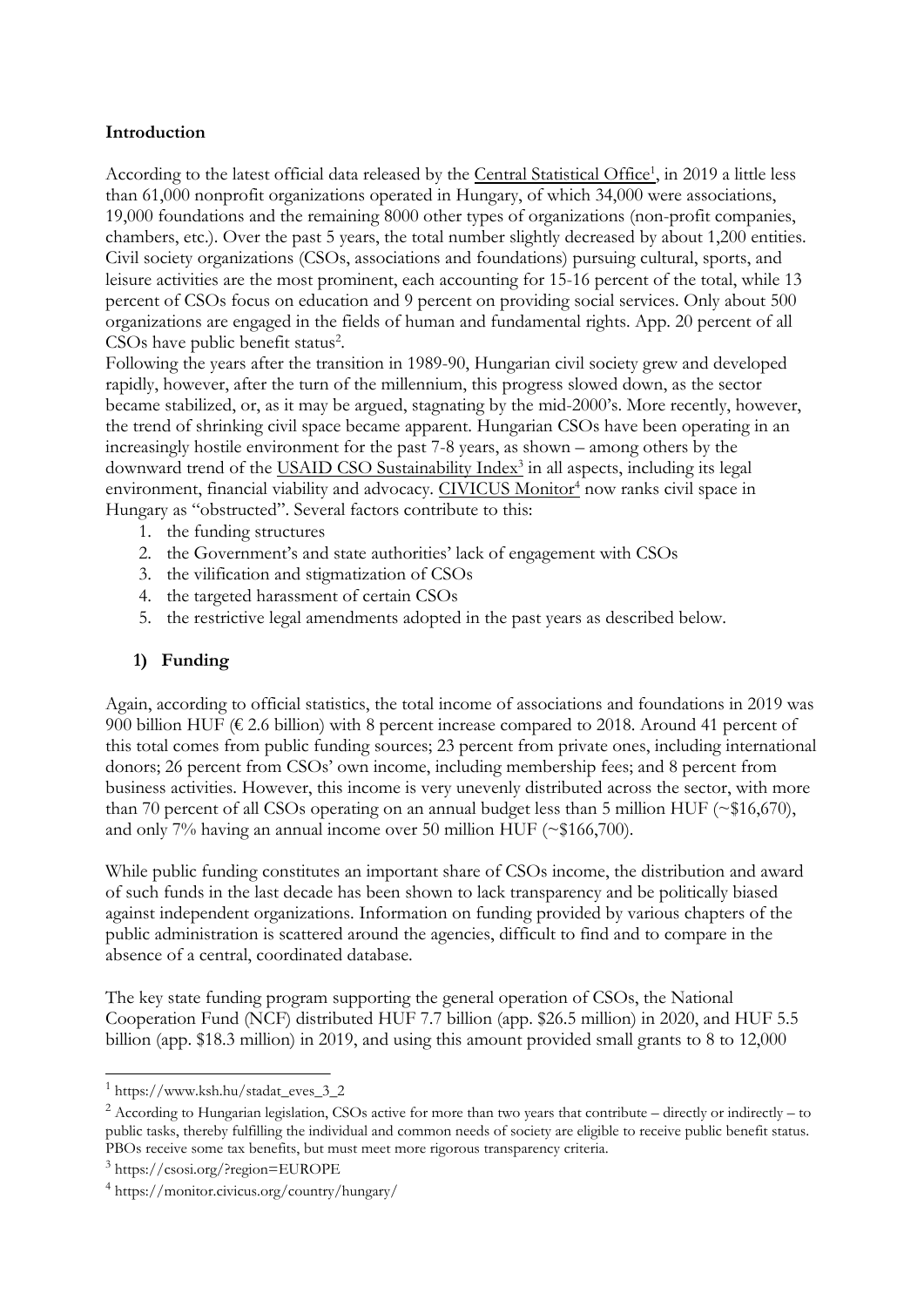organizations annually. However, decision-making in the NCF is strongly dominated by the national government: two-thirds of the members of its bodies (the so-called colleges and the NCF council) are appointed by the government – replacing the earlier system in effect before 2012 where the majority of the members were elected CSO representatives. The first chairman of the NCF Council (between 2013 and 2016) was the leader of the so-called Civil Cooperation Forum, an organization known for its outspoken support to the government and as an organizer of the 'Peace Marches' 5 , while the current chairwoman is <sup>a</sup> vice-president of the State Treasury. While the  $\overline{\text{NCF}}$  [website](https://civil.info.hu/nea/kezdolap/bemutatkozas/index.html)<sup>6</sup> is not quite user-friendly and it is rather difficult to find aggregated data on the grants, investigative journalists 7 have earlier shown how NCF funding is biased towards organizations founded and/or led by local functionaries of the leading government party (while there is no newer systematic data available, anecdotic evidence shows that this situation has not changed over the years). At the same time, organizations engaged in politically sensitive areas such as human rights, gender, LGBTI issues, anti-corruption, etc., while not expressly barred from applying for support, report that their proposals are regularly rejected. CSOs are usually not eligible to be the primary applicants for EU Structural Fund $^8$  grants which are distributed by the government, but can only participate as partners of municipalities, churches, or state bodies – experience shows that only 'loyal' organizations (i.e. not critical of government policies) are usually included in such consortia.

In 2020, while CSOs were at the forefront of providing support to social groups most affected by the crisis stemming from the coronavirus pandemic (by providing food aid, supporting digital education, disseminating information and legal aid, among others), the government opened no additional funding sources to civil society. On the contrary, some existing sources were cut back and – despite promising government statements – CSOs were even left out of the furlough ('kurzarbeit<sup>9</sup>') schemes designed to help retain employees through the lockdown.

Under these circumstances, independent CSOs, especially rights-based ones are still strongly dependent on international philanthropic and institutional donors – which are vilified and stigmatized by the government (see below).

#### *Recommendations:*

- *Guarantee impartial and independent decision-making and managemen<sup>t</sup> of state funding programs to civil society involving elected CSO representatives*
- *Improve the transparency of decision-making and information on state funding sources, including coordinated, searchable and re-usable online databases*
- *Allocate public funding specifically targeting human rights, gender, LGBTI and anti-corruption CSOs awarded in an open and competitive process*

### **2) Advocacy & civic dialogue**

The traditional channels of CSO advocacy – both formal (such as consultative bodies and processes) and informal (petitions and signature collections) – ceased functioning years ago. While

<sup>&</sup>lt;sup>5</sup> See for example: <https://www.voanews.com/europe/massive-peace-march-hungary-backing-viktor-orban>

<sup>6</sup> https://civil.info.hu/nea/kezdolap/bemutatkozas/index.html

<sup>7</sup> e.g. <https://atlatszo.hu/2012/12/07/deutsch-tarlos-tokes-es-pozsgay-a-legmenobb-civilek/> <https://atlatszo.hu/2012/10/22/itt-a-civil-tamogatasok-listaja-a-kormany-mellett-demonstralni-meno/>

<sup>&</sup>lt;sup>8</sup> EU Structural Funds is a collective term for the development support provided by the European Union to its Member States. In the 2014-2020 budget cycle, Hungary was allocated <sup>a</sup> total of app. 26,6 billion USD.

<sup>&</sup>lt;sup>9</sup> See a short description of Germany's state-sponsored work-sharing scheme aimed at saving jobs: <https://www.imf.org/en/News/Articles/2020/06/11/na061120-kurzarbeit-germanys-short-time-work-benefit>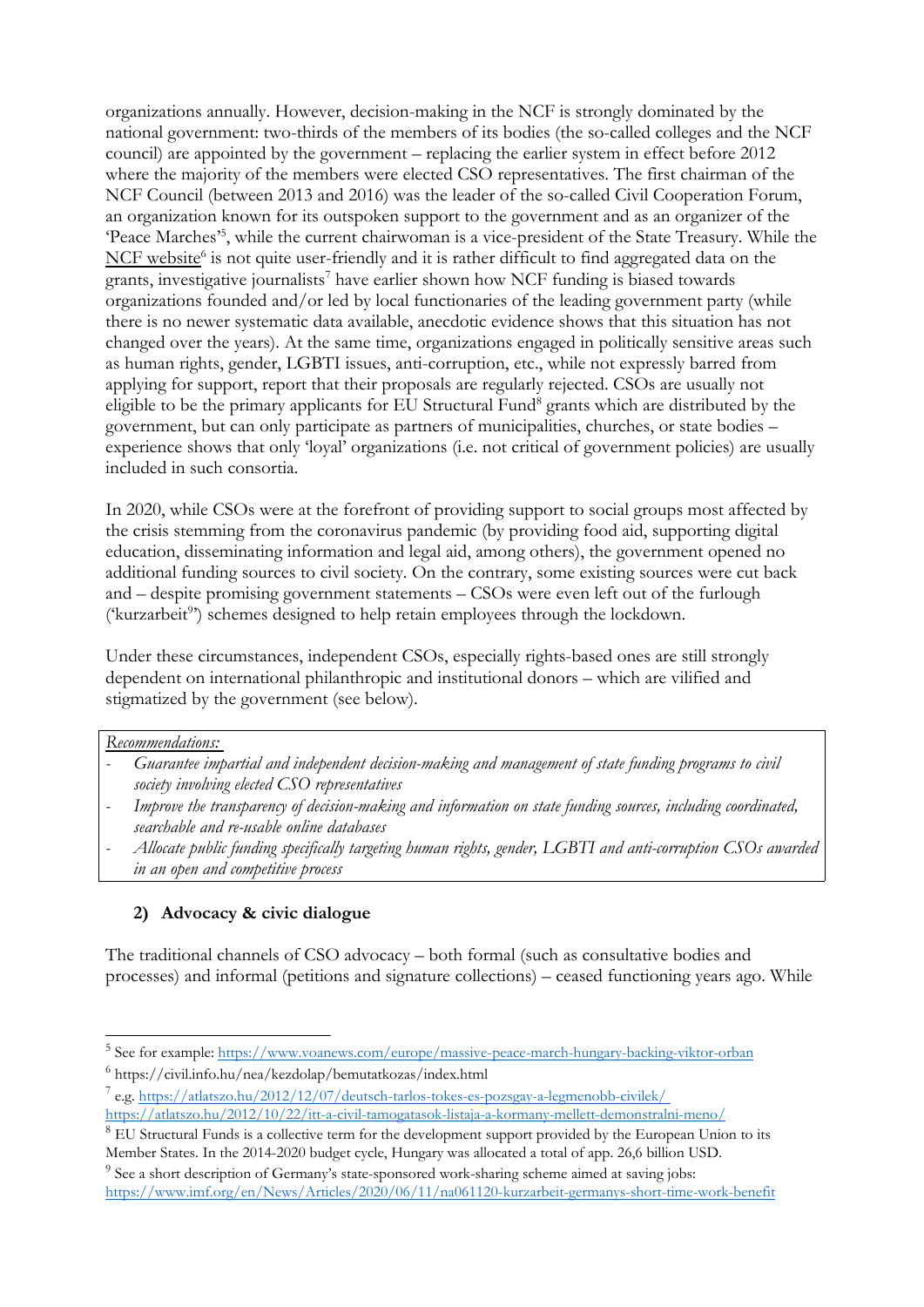legislation provides for public participation in lawmaking $^{10}$ , in practice decisions are often made behind closed doors, without any involvement by the affected stakeholders. Public consultation is obligatory in case of laws prepared by ministers, and should involve publishing the bills online before they are submitted to the Parliament for the public to comment on them. The governing majority has regularly circumvented this rule by submitting significant bills by governing party MPs or parliamentary committees (e.g. the Bill on the Constitutional Court). E.g. in November 2020, the Minister of Justice submitted to the Parliament <sup>a</sup> bill to amend the Fundamental Law, the constitution of Hungary without subjecting it to prior public consultation. 11 In 2020, the Parliament adopted 159 government-submitted laws.<sup>12</sup> Of these, only one was published for commenting on the government'<sup>s</sup> dedicated webpage (in addition 4 government decrees or regulations).<sup>13</sup> By law, comments should also be published, with the reasons for rejecting them<sup>14</sup>, but in reality, this never happens.

Targeted consultation with affected stakeholders is not without problems either, as they are often given only <sup>a</sup> very short timeframe to submit their comments: e.g. <sup>a</sup> trade union was asked by <sup>a</sup> ministry on 9 April 2020 to comment by 14 April (over the Easter holidays) on <sup>a</sup> Bill transforming the status of certain public sector employees. <sup>15</sup> Another similar case concerned the plans to reorganise the research institute network of the Hungarian Academy of Sciences, when the institution received the draft with only <sup>a</sup> few hours to submit their opinion about it. Atell-tale example of how the government generally treats dialogue was the case of an online consultation on the national climate strategy in late 2019, which consisted of <sup>a</sup> very basic questionnaire published on the government'<sup>s</sup> website without any promotion and with <sup>a</sup> short deadline. After <sup>a</sup> news portal found out about it, almost 200,000 people completed the survey in <sup>a</sup> few days. When asked about this, government officials effectively admitted that they were not interested in the results but had only conducted the survey because it was compulsory under EU law<sup>16</sup>. Also, unlike during the previous cycle of UPR, this time the government made no efforts to involve CSOs in the reporting – in fact, there is absolutely no mention of the third cycle on the relevant governmental website 17

Participation is obstructed through other measures as well. E.g. the government often declares questionable measures and investments by decree to be of "national strategic importance," thereby legally completely exempting them from public oversight or control – <sup>a</sup> recent example is that of contested industrial investment planned in  $Göd^{18}$ , a small town near Budapest, which drew much popular protest. Another example was the creation of the Central European Press and Media

<sup>&</sup>lt;sup>10</sup> Act CXXXI of 2010 on Public Participation in the Preparation of Legislation, Articles 1 and 8(1)-(2)

<sup>&</sup>lt;sup>11</sup> See a flash report on this: [https://www.helsinki.hu/wp-](https://www.helsinki.hu/wp-content/uploads/HHC_RoL_flash_report_Hungary_12112020.pdf)

[content/uploads/HHC\\_RoL\\_flash\\_report\\_Hungary\\_12112020.pdf](https://www.helsinki.hu/wp-content/uploads/HHC_RoL_flash_report_Hungary_12112020.pdf)

<sup>&</sup>lt;sup>12</sup> See [https://www.parlament.hu/web/guest/iromanyok-](https://www.parlament.hu/web/guest/iromanyok-lekerdezese?p_p_id=hu_parlament_cms_pair_portlet_PairProxy_INSTANCE_9xd2Wc9jP4z8&p_p_lifecycle=1&p_p_state=normal&p_p_mode=view&_hu_parlament_cms_pair_portlet_PairProxy_INSTANCE_9xd2Wc9jP4z8_pairAction=%2Finternet%2Fcplsql%2Fogy_irom.irom_lekerd%3FP_IRALPNEV%3Dki%26P_TIP%3Dnull%26P_CKL%3D41%26P_PARAM%3DI%26P_BDAT_IG%3D2020.12.31%26P_FOTIP%3Dnull%26P_FOTIP%3DT%26P_BDAT_TOL%3D2020.01.01%26P_ATIP%3Dz&p_auth=QdI1EIht)

[lekerdezese?p\\_p\\_id=hu\\_parlament\\_cms\\_pair\\_portlet\\_PairProxy\\_INSTANCE\\_9xd2Wc9jP4z8&p\\_p\\_lifecycle=1&p\\_](https://www.parlament.hu/web/guest/iromanyok-lekerdezese?p_p_id=hu_parlament_cms_pair_portlet_PairProxy_INSTANCE_9xd2Wc9jP4z8&p_p_lifecycle=1&p_p_state=normal&p_p_mode=view&_hu_parlament_cms_pair_portlet_PairProxy_INSTANCE_9xd2Wc9jP4z8_pairAction=%2Finternet%2Fcplsql%2Fogy_irom.irom_lekerd%3FP_IRALPNEV%3Dki%26P_TIP%3Dnull%26P_CKL%3D41%26P_PARAM%3DI%26P_BDAT_IG%3D2020.12.31%26P_FOTIP%3Dnull%26P_FOTIP%3DT%26P_BDAT_TOL%3D2020.01.01%26P_ATIP%3Dz&p_auth=QdI1EIht) p\_state=norma[l&p\\_p\\_mode=view&\\_hu\\_parlament\\_cms\\_pair\\_portlet\\_PairProxy\\_INSTANCE\\_9xd2Wc9jP4z8\\_pair](https://www.parlament.hu/web/guest/iromanyok-lekerdezese?p_p_id=hu_parlament_cms_pair_portlet_PairProxy_INSTANCE_9xd2Wc9jP4z8&p_p_lifecycle=1&p_p_state=normal&p_p_mode=view&_hu_parlament_cms_pair_portlet_PairProxy_INSTANCE_9xd2Wc9jP4z8_pairAction=%2Finternet%2Fcplsql%2Fogy_irom.irom_lekerd%3FP_IRALPNEV%3Dki%26P_TIP%3Dnull%26P_CKL%3D41%26P_PARAM%3DI%26P_BDAT_IG%3D2020.12.31%26P_FOTIP%3Dnull%26P_FOTIP%3DT%26P_BDAT_TOL%3D2020.01.01%26P_ATIP%3Dz&p_auth=QdI1EIht) [Action=%2Finternet%2Fcplsql%2Fogy\\_irom.irom\\_lekerd%3FP\\_IRALPNEV%3Dki%26P\\_TIP%3Dnull%26P\\_CK](https://www.parlament.hu/web/guest/iromanyok-lekerdezese?p_p_id=hu_parlament_cms_pair_portlet_PairProxy_INSTANCE_9xd2Wc9jP4z8&p_p_lifecycle=1&p_p_state=normal&p_p_mode=view&_hu_parlament_cms_pair_portlet_PairProxy_INSTANCE_9xd2Wc9jP4z8_pairAction=%2Finternet%2Fcplsql%2Fogy_irom.irom_lekerd%3FP_IRALPNEV%3Dki%26P_TIP%3Dnull%26P_CKL%3D41%26P_PARAM%3DI%26P_BDAT_IG%3D2020.12.31%26P_FOTIP%3Dnull%26P_FOTIP%3DT%26P_BDAT_TOL%3D2020.01.01%26P_ATIP%3Dz&p_auth=QdI1EIht) [L%3D41%26P\\_PARAM%3DI%26P\\_BDAT\\_IG%3D2020.12.31%26P\\_FOTIP%3Dnull%26P\\_FOTIP%3DT%26P](https://www.parlament.hu/web/guest/iromanyok-lekerdezese?p_p_id=hu_parlament_cms_pair_portlet_PairProxy_INSTANCE_9xd2Wc9jP4z8&p_p_lifecycle=1&p_p_state=normal&p_p_mode=view&_hu_parlament_cms_pair_portlet_PairProxy_INSTANCE_9xd2Wc9jP4z8_pairAction=%2Finternet%2Fcplsql%2Fogy_irom.irom_lekerd%3FP_IRALPNEV%3Dki%26P_TIP%3Dnull%26P_CKL%3D41%26P_PARAM%3DI%26P_BDAT_IG%3D2020.12.31%26P_FOTIP%3Dnull%26P_FOTIP%3DT%26P_BDAT_TOL%3D2020.01.01%26P_ATIP%3Dz&p_auth=QdI1EIht) \_[BDAT\\_TOL%3D2020.01.01%26P\\_ATIP%3Dz&p\\_auth=QdI1EIht](https://www.parlament.hu/web/guest/iromanyok-lekerdezese?p_p_id=hu_parlament_cms_pair_portlet_PairProxy_INSTANCE_9xd2Wc9jP4z8&p_p_lifecycle=1&p_p_state=normal&p_p_mode=view&_hu_parlament_cms_pair_portlet_PairProxy_INSTANCE_9xd2Wc9jP4z8_pairAction=%2Finternet%2Fcplsql%2Fogy_irom.irom_lekerd%3FP_IRALPNEV%3Dki%26P_TIP%3Dnull%26P_CKL%3D41%26P_PARAM%3DI%26P_BDAT_IG%3D2020.12.31%26P_FOTIP%3Dnull%26P_FOTIP%3DT%26P_BDAT_TOL%3D2020.01.01%26P_ATIP%3Dz&p_auth=QdI1EIht)

<sup>&</sup>lt;sup>13</sup> See here <https://2015-2019.kormany.hu/hu/dok?type=302&year=2020#!DocumentBrowse> and here: [https://kormany.hu/dokumentumtar?categories=2&publishDateGt=2020-01-01&publishDateLt=2020-12-31&limit\\_](https://kormany.hu/dokumentumtar?categories=2&publishDateGt=2020-01-01&publishDateLt=2020-12-31&limit_rows_on_page=8&limit_page=0) rows\_on\_page=[8&limit\\_page=0](https://kormany.hu/dokumentumtar?categories=2&publishDateGt=2020-01-01&publishDateLt=2020-12-31&limit_rows_on_page=8&limit_page=0)

<sup>&</sup>lt;sup>14</sup> Act CXXXI of 2010 on Public Participation in the Preparation of Legislation, Article 11(1)

<sup>&</sup>lt;sup>15</sup> See: <u>https://444.hu/2020/04/11/elvenne-a-kormany-a-kulturalis-dolgozok-kozalkalmazotti-statuszat-a-hosszu-</u> [hetveget-hagytak-a-velemenyezesre](https://444.hu/2020/04/11/elvenne-a-kormany-a-kulturalis-dolgozok-kozalkalmazotti-statuszat-a-hosszu-hetveget-hagytak-a-velemenyezesre)

<sup>&</sup>lt;sup>16</sup> https://444.hu/2019/11/25/hollik-a-klimavedelmi-konzultacio-nem-azert-van-hogy-a-kormany-megismerje-azemberek-velemenyet

<sup>&</sup>lt;sup>17</sup> https://emberijogok.kormany.hu/magyarorszag-es-az-ensz-egyetemes-idoszakos-emberi-jogi-felulvizsgalata

 $18$  Government decree 114/2016 (VI.1)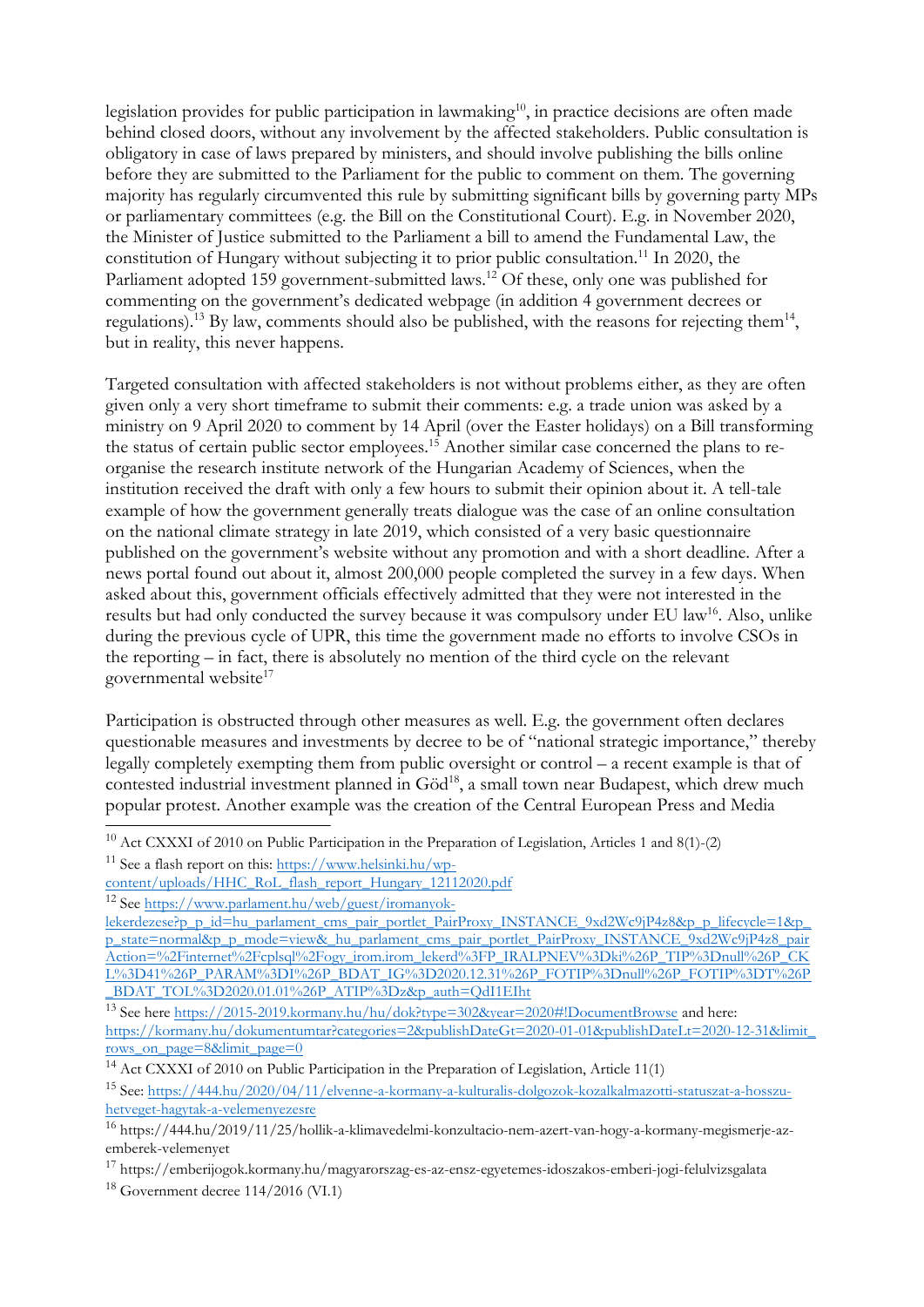Foundation (KESMA) in 2018, which merged 476 media outlets under one umbrella including, among others, all regional print daily papers and radio stations. The Competition Authority was prevented from investigating the fusion by <sup>a</sup> governmental decree declaring the deal of "national strategic importance in the public interest.<sup>19</sup>

Authorities also obstruct public access to information, <sup>a</sup> precondition of meaningful participation by regularly denying freedom of information requests 20 and disclosing data only after <sup>a</sup> court ruling requiring that they do so (this was e.g. how Hungarian Civil Liberties Union (HCLU) was able to obtain disaggregated data on the prevalence of hospital infections 2017), or by demanding excessive "cost recovery" (in some cases more than \$1,000 was sought for <sup>a</sup> few pages).

Earlier existing consultative bodies have been abolished or became formal, only "fronts" filled with loyal partners of the government, eliminating the possibility of criticism. An example is the Public Education Roundtable, which includes churches and the Academy of Arts as members, in addition to education professionals. At the same time, teachers' unions boycotted this body, as it refused to constructively discuss their proposals and demands. Leading human Rights CSOs – including HCLU, Hungarian Helsinki Committee (HHC) and Amnesty International Hungary (AI-HU) – resigned from the government'<sup>s</sup> Human Rights Working Group in 2017 to protest against the harassment and vilification of independent CSOs (see below).<sup>21</sup> Since then, while the working group formally still exists, it has been rarely convened. Also in 2019, the representative of Greenpeace-Hungary left the Plant Protection Committee claiming that he alone could not meaningfully argue for environmental considerations in the face of the overwhelming majority of the pesticide industry and the government's representatives favouring them<sup>22</sup>. Vice versa, public officials are increasingly reluctant, or even effectively forbidden to participate at CSO events. Organizations report that previously friendly and good cooperation with state institutions are stopped without an explanation. In some cases, it was explained informally that state institutions found the cooperation risky to their relationship with the government despite finding the CSO'<sup>s</sup> programs and work useful. For example, the Police and the National Penitentiary Headquarters terminated or did not renew cooperation agreements with various CSOs that provided free-ofcharge services, including social, psycho-social, legal assistance and counselling or conducted human rights monitoring activities in detention facilities. 23 The gaps left in service provision have not been filled by other actors.

In some other instances, public schools cancelled Amnesty Hungary'<sup>s</sup> human rights education workshops and events despite that earlier the same school had no issue whatsoever to host them. The cancellations came after <sup>a</sup> series of ongoing political attacks regarding the education programme coming directly from government figures or indirectly via pro-government media outlets. Teachers and headmasters reasoned that facilitating Amnesty'<sup>s</sup> education activities in their schools might bring unwanted attention from state officials who are in charge of the schools' budget and appointment of the headmasters and could potentially lead to repercussions.

In late 2016, the government left the Open Government Partnership (OGP) initiative (which it joined in 2012), when facing compliance procedures stemming partly from the lack of meaningful

<sup>19</sup> https://hclu.hu/en/articles/hclu-turns-to-court-to-prevent-unconstitutional-founding-of-pro-government-mediaempire

<sup>&</sup>lt;sup>20</sup> In accordance with Act CXII. of 2011 on the Right to Information Self-determination and the Freedom of Information

<sup>&</sup>lt;sup>21</sup> https://www.helsinki.hu/a-helsinki-bizottsag-kilepett-az-emberi-jogi-kerekasztalbol/

<sup>&</sup>lt;sup>22</sup> https://www.greenpeace.org/hungary/sajtokozlemeny/4309/a-greenpeace-magyarorszagnal-betelt-a-pohar-kilep-anovenyvedelmi-bizottsagbol/

<sup>&</sup>lt;sup>23</sup> See e.g. <https://www.helsinki.hu/wp-content/uploads/termination-of-agreements-summary.pdf>. In more detail: https://www.helsinki.hu/en/authorities-terminated-cooperation-agreements-with-the-hhc/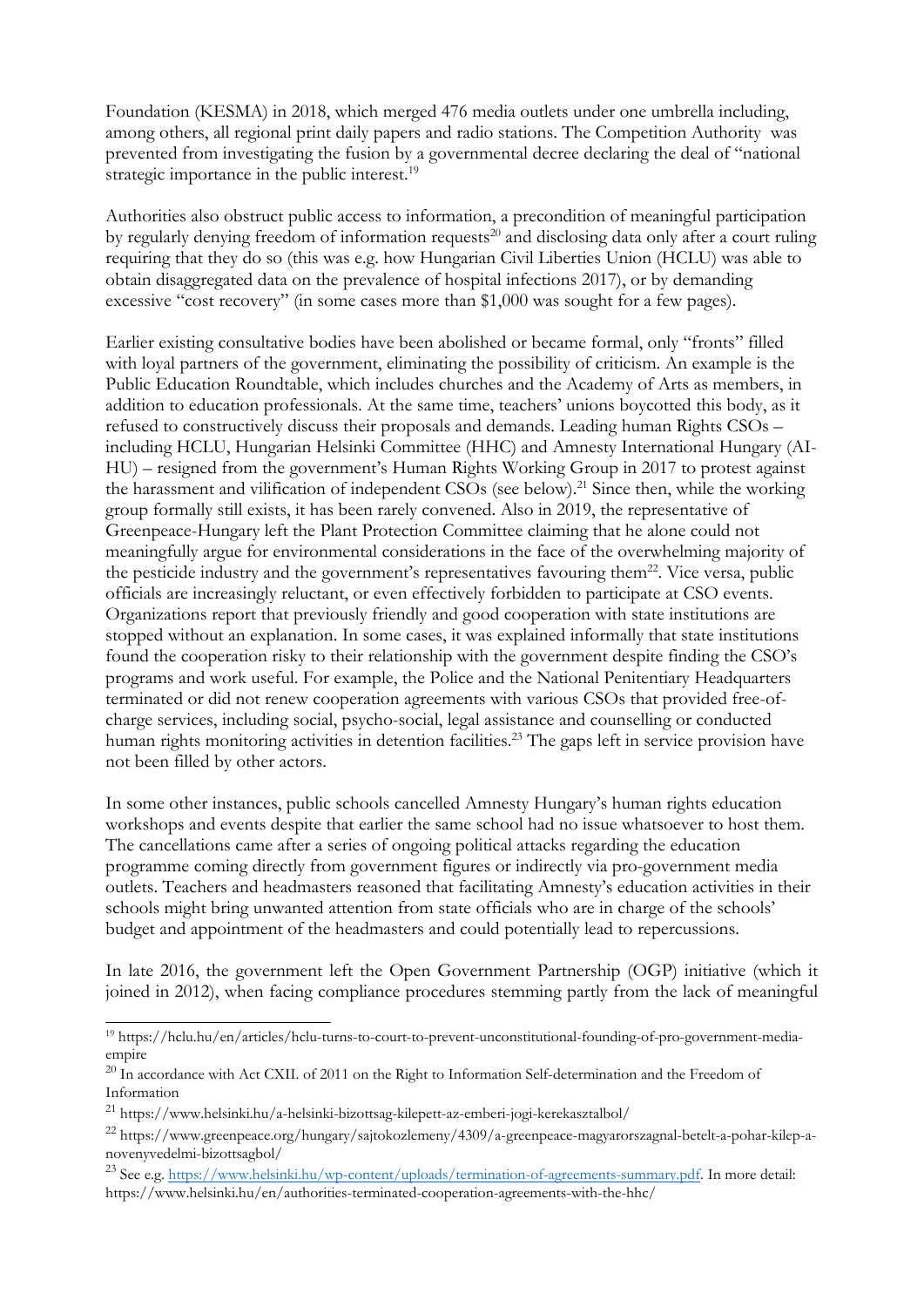collaboration with civil society on matters related to open governance.<sup>24</sup>

Petitions, open letters and similar tools are routinely ignored and left unanswered by the government, even if supported by as much as 100,000 people. In 2019, the new Commissioner for Fundamental Rights (the ombudsperson) was appointed by the President of Hungary without any consultation whatsoever despite CSOs' request<sup>25</sup>. In November 2020, again without prior public consultation, the Committee on Justice Affairs of the Parliament proposed to dismantle the independent Equal Treatment Authority. Despite public opposition and protest by CSOs working on relevant areas, the governing majority went ahead with the plan without entering into any dialogue. <sup>26</sup> At the same time, anyone – including CSOs – publicly expressing opinions or criticism on policy matters is immediately labelled as "political," "oppositional," or even "foreign agents" (see below).

Under these circumstances CSOs' advocacy efforts rarely bring results: the few successful cases involved multi-year concentrated campaigning, broad coalitions and popular mobilization. A recent case in point was the 5-year long campaign to increase the home-care benefits the state pays persons raising severely disabled children or taking care of relatives at home – <sup>a</sup> pittance far below the minimum wage – coordinated by <sup>a</sup> group of mothers in the association *Lépjünk, hogy léphessenek!* with support from a broader coalition of various platforms. Using community organizing tactics, they collected more than 50,000 signatures on- and offline, bombarded the Ministry of Human Resources with petitions, and staged several protests in front of the parliament. Despite being accused in the pro-government press of being "Soros agents," they finally reached their primary goal in fall 2018, securing <sup>a</sup> dramatic increase in benefits. However, other massive campaigns in issues where the political stakes were higher could not achieve similar successes.

### *Recommendations:*

- *Appropriately implement and adhere to existing legislation providing for public participation and consultation in the legislative process*
- *Put <sup>a</sup> stop to practices circumventing participation*
- *Fulfil freedom of information requests submitted under relevant legislation in their entirety, in <sup>a</sup> timely and appropriate manner*
- *Re-organize and expand consultative bodies ensuring proportional and meaningful participation for civil society representatives*
- *Develop and implement <sup>a</sup> governmental strategy to enhance impartial, open and inclusive public consultation and dialogue*
- *Re-join the Open Government Partnership and actively undertake commitments, design and implement action plans within its framework*

# **3) Vilification & stigmatization of CSOs**

Coordinated denigration and smear campaigns against independent CSOs led by key governmental figures has been <sup>a</sup> recurring feature with higher or lower intensity throughout the past decade. Especially organizations engaged in the areas of human rights, anti-corruption, refugees, gender and LGBTI have been named as "agents not serving the interest of the nation", "mercenaries'' or "members of the Soros network" (referring to philanthropist George Soros). Some examples from early 2017 include:

<sup>&</sup>lt;sup>24</sup> The road to Hungary's withdrawal from OGP: https://k.blog.hu/2016/12/07/hungary\_withdraws\_from\_ogp <sup>25</sup> https://www.helsinki.hu/en/selectionofombudsperson/

<sup>&</sup>lt;sup>26</sup> See e.g. the joint statement of CSOs: <u>https://www.helsinki.hu/wp-content/uploads/Equal-Treatment-</u> [Authority\\_Civilizacio-statement\\_26112020.pdf](https://www.helsinki.hu/wp-content/uploads/Equal-Treatment-Authority_Civilizacio-statement_26112020.pdf)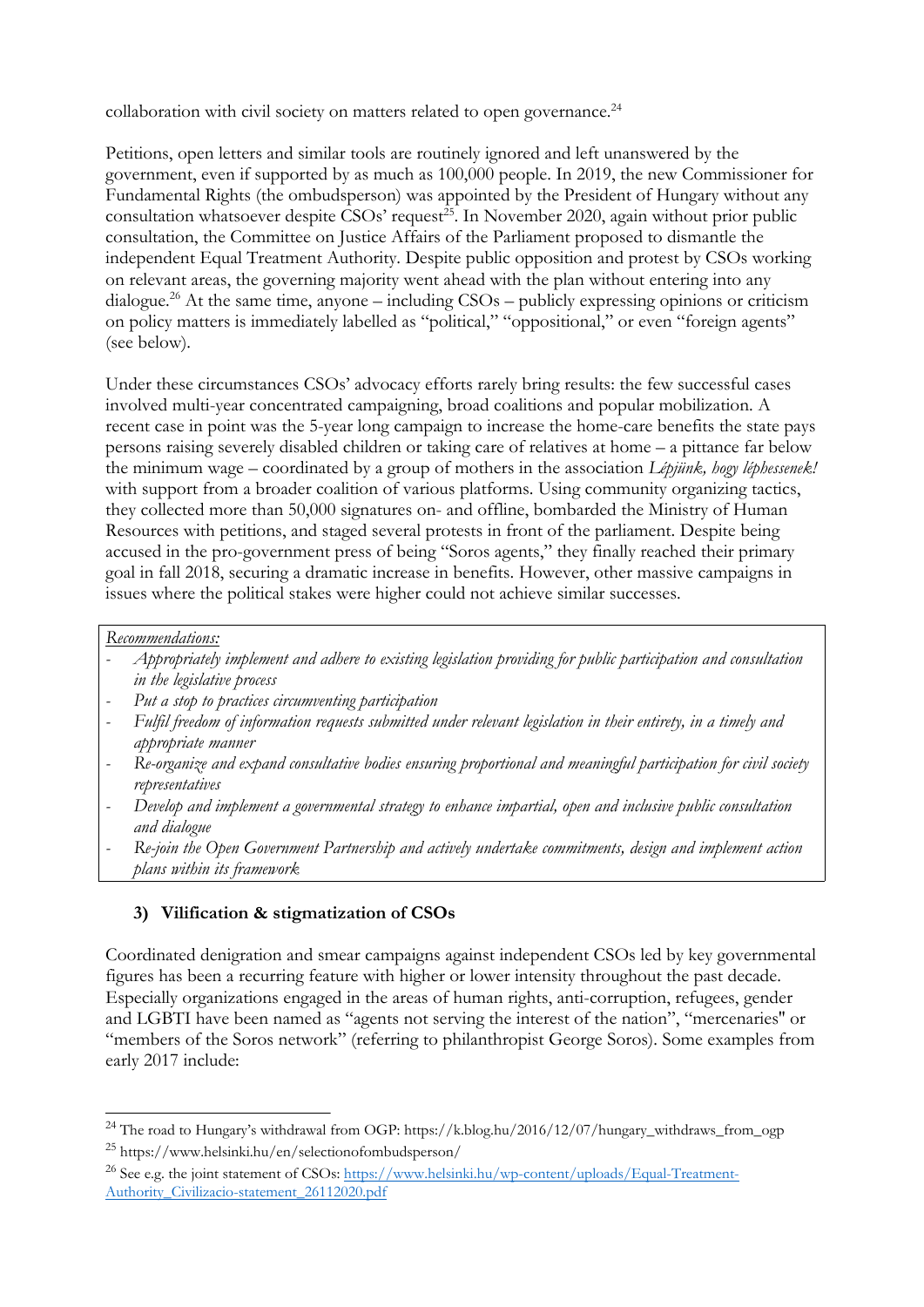- "*These organisations must be pushed back by all means, and I think cleared away.*" (Szilárd Németh deputy speaker of the FIDESZ parliamentary group, 10. January 2017.<sup>27</sup>)
- "Hungarian voters need to know if organisations using foreign funding want to exert influence in Hungary." (Lajos Kósa speaker of the FIDESZ parliamentary group, 17. February 2017.<sup>28</sup>)
- "*And these organisations, they all unambiguously take position against the Hungarian governmen<sup>t</sup> and the* migration policy supported by the Hungarian people, then we cannot hesitate longer, and I said transparency *must be enforced*." (Viktor Orbán Prime Minister, 26. April 2017. 29 )

In early 2020, the judgment in the Roma education segregation case in Gyöngyöspata was used by governing party politicians not only to fuel anti-Roma sentiments, but also to attack the human rights CSO that assisted plaintiffs in the lawsuit:

- On 15 January 2020, <sup>a</sup> Fidesz MP said at <sup>a</sup> press conference that local Roma had been "incited" by an organisation funded by George Soros, adding that "*because for money and power* they are even capable of completely upsetting the life of a settlement and creating terrible tensions".  $^{\text{30}}$
- − On 17 January 2020, in his weekly radio interview, the Prime Minister said: "*An unfortunate* judicial verdict has been handed down, and if we look at who is behind it, it will be seen that the Soros network *is behind it. <sup>I</sup> see this as <sup>a</sup> provocation.*"<sup>31</sup>

Another issue used for trying to discredit human rights defenders was the governing party launching <sup>a</sup> political campaign against compensations for prison overcrowding also in early 2020, aimed at discrediting (e.g. through the use of the term "prison business") detainees launching compensation procedures, their legal counsels, and detainees' rights advocates. <sup>32</sup> On <sup>15</sup> May 2020, the Secretary of State of the Justice Ministry said in an interview*: "the prison business is the business of* the pseudo-civil rights defenders and lawyers most of whom can be clearly linked to the political left and the Sorosorganizations [...]. This [...] submission [by the HHC to the CoE Council of Ministers] was obviously written so that their master [i.e. George Soros] would stroke their little heads, like in the transit zone cases.''<sup>33</sup>

The government'<sup>s</sup> communication also clearly divides the civil sector into "good" and "bad" organizations – the former meaning those who limit themselves to traditional charitable and recreational roles, while the latter encompasses all that speak up, voice concerns and criticism (thereby also sending <sup>a</sup> message about what the government deems as appropriate activities and engagement for civil society).

The government'<sup>s</sup> think-tank Századvég Foundation even sustains an 'NGO-radar' publishing information on the alleged influence of the "Soros organizations" in Hungary, naming <sup>a</sup> dozen leading CSOs 34 .

The government'<sup>s</sup> message is amplified by its media conglomerate composed of the public broadcaster and <sup>a</sup> huge array of outlets organized under the Central European Media and Press

<sup>28</sup> https://index.hu/belfold/2017/02/17/folytatodik\_a\_fidesz\_civil\_szervezetek\_elleni\_arnyekbokszolasa/

<sup>30</sup> <https://www.origo.hu/itthon/20200115-fidesz-gyongyospatai-romak-ugye-soroshalozat.html>

Committee of Ministers of the Council of Europe: [https://www.helsinki.hu/wp](https://www.helsinki.hu/wp-content/uploads/HHC_Rule_9_Istvan_Gabor_Kovacs_and_Varga_2020_06_29.pdf)[content/uploads/HHC\\_Rule\\_9\\_Istvan\\_Gabor\\_Kovacs\\_and\\_Varga\\_2020\\_06\\_29.pdf](https://www.helsinki.hu/wp-content/uploads/HHC_Rule_9_Istvan_Gabor_Kovacs_and_Varga_2020_06_29.pdf).

<sup>&</sup>lt;sup>27</sup> https://hvg.hu/itthon/20170110\_Nemeth\_Szilard\_el\_kell\_takaritani\_Sorosbirodalom\_alcivil

<sup>&</sup>lt;sup>29</sup> https://index.hu/kulfold/eurologus/2017/04/26/a\_lex\_ceu-rol\_kell\_szamot\_adnia\_orbannak\_brusszelben/

<sup>&</sup>lt;sup>31</sup> [https://index.hu/belfold/2020/01/17/orban\\_engem\\_mar\\_nyolcszor\\_olt\\_meg\\_soros\\_halozata/](https://index.hu/belfold/2020/01/17/orban_engem_mar_nyolcszor_olt_meg_soros_halozata/)

<sup>&</sup>lt;sup>32</sup> See e.g.: [Csaba](https://verfassungsblog.de/fighting-prison-overcrowding-with-penal-populism-first-victim-the-rule-of-law/) Győry, Fighting Prison [Overcrowding](https://verfassungsblog.de/fighting-prison-overcrowding-with-penal-populism-first-victim-the-rule-of-law/) with Penal Populism – First Victim: the Rule of Law. New Hungarian *Law "[Suspends](https://verfassungsblog.de/fighting-prison-overcrowding-with-penal-populism-first-victim-the-rule-of-law/)" the Execution of Final Court Rulings,* <sup>12</sup> March [2020,](https://verfassungsblog.de/fighting-prison-overcrowding-with-penal-populism-first-victim-the-rule-of-law/) [https://verfassungsblog.de/fighting-prison](https://verfassungsblog.de/fighting-prison-overcrowding-with-penal-populism-first-victim-the-rule-of-law/)[overcrowding-with-penal-populism-first-victim-the-rule-of-law/](https://verfassungsblog.de/fighting-prison-overcrowding-with-penal-populism-first-victim-the-rule-of-law/); communication of <sup>29</sup> June <sup>2020</sup> by the HHC to the

<sup>&</sup>lt;sup>33</sup> See: [https://www.origo.hu/itthon/20200514-volner-a-bortonbiznisz-az-alcivilek-es-a-soroshoz-kotheto-ugyvedek](https://www.origo.hu/itthon/20200514-volner-a-bortonbiznisz-az-alcivilek-es-a-soroshoz-kotheto-ugyvedek-uzlete.html)[uzlete.html](https://www.origo.hu/itthon/20200514-volner-a-bortonbiznisz-az-alcivilek-es-a-soroshoz-kotheto-ugyvedek-uzlete.html).

<sup>&</sup>lt;sup>34</sup> https://regi.szazadveg.hu/hu/kutatasok/az-alapitvany-kutatasai/ngo-radar/ngo-radar-kozeppontban-a-soroshalozat-politikai-lobbiszervezetei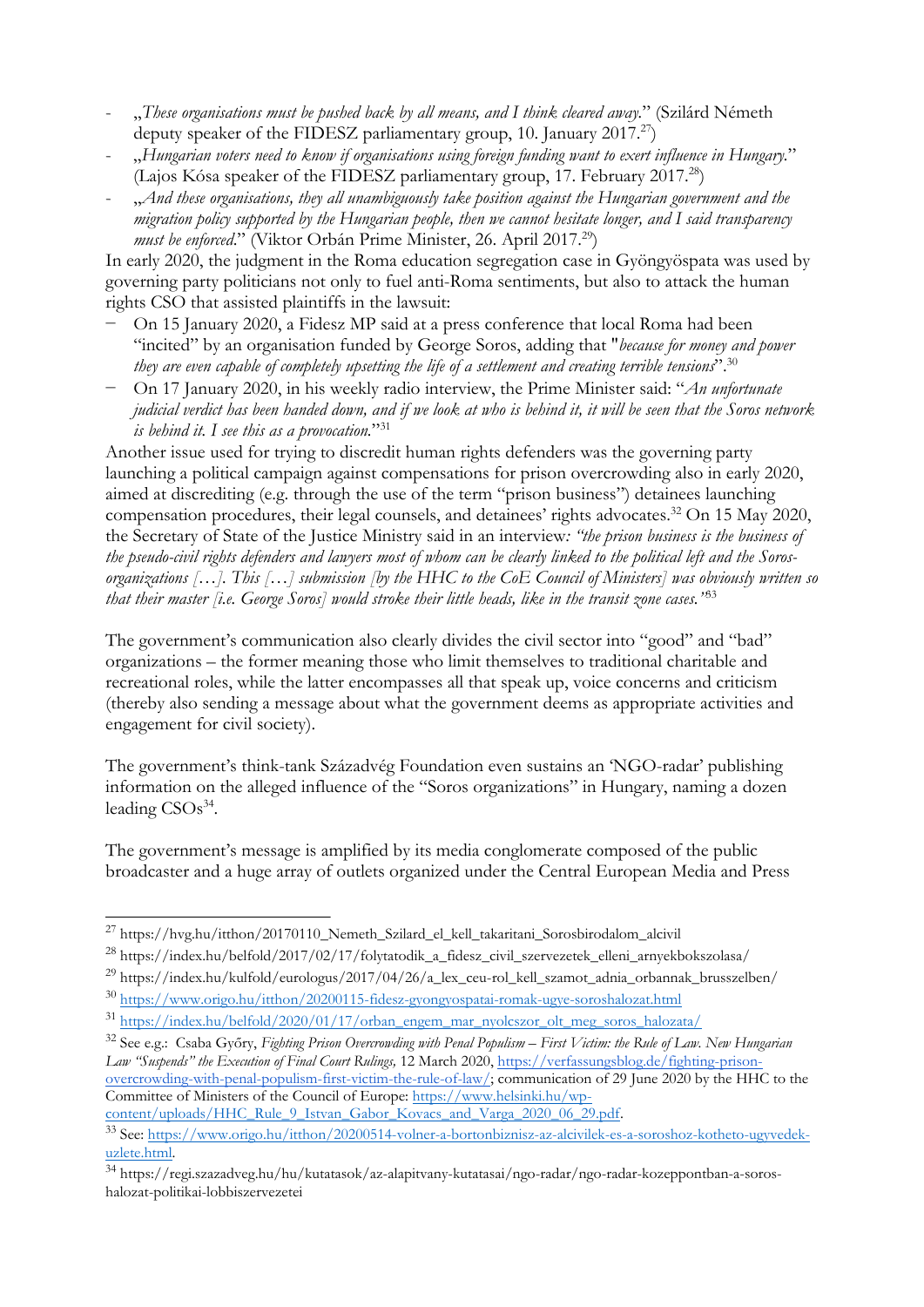Foundation (KESMA) since 2018<sup>35</sup>. These regularly publish completely unfounded or misleading news about individual CSOs – most often HCLU, HHC<sup>36</sup> and Transparency International-Hungary. Civil College Foundation, <sup>a</sup> capacity building and training organization was picked out for sustaining a "secret" activist trainer camp in Kunbábony<sup>37</sup>. Sometimes even seemingly "innocent" organizations, e.g. WWF-World Wide Fund for Nature or the mothers of disabled children (see above) can become similar targets if they happen to speak up on public matters. The attacked CSOs are rarely (or never) given the chance to present their views and their position in the same outlets, and can only defend themselves in courts. Several of them won numerous libel and slander cases against these media outlets and governmental spokespersons<sup>38</sup>, obligating them to publicly retract their statements or apologize as well as to pay material compensation.

A case in point is the lawsuit the HHC launched against the government because in <sup>a</sup> so-called "national consultation" – <sup>a</sup> set of manipulative questionnaires distributed by the government to every Hungarian household – one of the questions damaged the CSO'<sup>s</sup> reputation. Point 5 of the questionnaire sent out in 2017 stated, among others, that the Helsinki Committee protects immigrants involved in illegal activities and thus supports illegality. In addition to acknowledging the infringement, the civil rights activists asked the court to oblige the government to express its apology in an official statement and pay damages. Eventually in November 2019, the Kúria ruled that the Hungarian Government'<sup>s</sup> 2017 national consultation questionnaire contained false allegations and damaged the HHC's reputation. $^{\rm 39}$ 

In the same questionnaire, Amnesty International was portrayed "as another Soros-organisation" which is campaigning for the release of Ahmed H. <sup>a</sup> Syrian national who "attacked the police of Hungary protecting the border by throwing stones" and that "Amnesty requests Hungary to pay <sup>a</sup> compensation". While AI was campaigning in the case of Ahmed H., the CSO'<sup>s</sup> point was that he was wrongfully charged with terrorism and the organisation never requested any compensation. Additionally, at the time of the publication of the "national consultation" Ahmed H. was not convicted.

While leading human rights CSOs are able to defend themselves in the face of such attacks, these have <sup>a</sup> marked chilling effect especially on the smaller, weaker organizations operating in rural contexts where the dependence on the local powers that be is much stronger than in urban centres. By now, many of these organizations have become reluctant to speak up, to advocate. Instead, they distance themselves from the targeted groups or anything that can be construed as "political", and refuse to enter into cooperation or joint action $40$ .

#### *Recommendations*

- *Government officials must refrain from making vilifying, misleading or slanderous statements about CSOs; they should rather acknowledge the work they do for the public good*
- *Public and privately-owned media should report on CSOs and their activities in <sup>a</sup> balanced and impartial* manner, providing space to all relevant views and opinions – this should be guaranteed by appropriate codes of *conduct and guidance*

<sup>35</sup> See: https://atlo.team/media2020/

<sup>&</sup>lt;sup>36</sup> See e.g. https://www.helsinki.hu/pert-veszitett-a-lokal-a-magyar-helsinki-bizottsaggal-szemben/

<sup>&</sup>lt;sup>37</sup> https://hirtv.hu/ahirtvhirei\_adattar/bejutottunk-a-soros-aktivistak-titkos-kikepzotaboraba-1399136

<sup>&</sup>lt;sup>38</sup> See e.g. https://budapestbeacon.com/hungarian-helsinki-committee-wins-defamation-lawsuit-fidesz/or <https://www.helsinki.hu/en/hungarian-helsinki-committee-wins-lawsuit-against-government-at-supreme-court/>

<sup>&</sup>lt;sup>39</sup> For more details see: https://www.helsinki.hu/en/hungarian-helsinki-committee-wins-lawsuit-against-governmentat-supreme-court/

<sup>&</sup>lt;sup>40</sup> See: https://okotars.hu/sites/default/files/summary\_of\_the\_first\_phase\_of\_mapping.pdf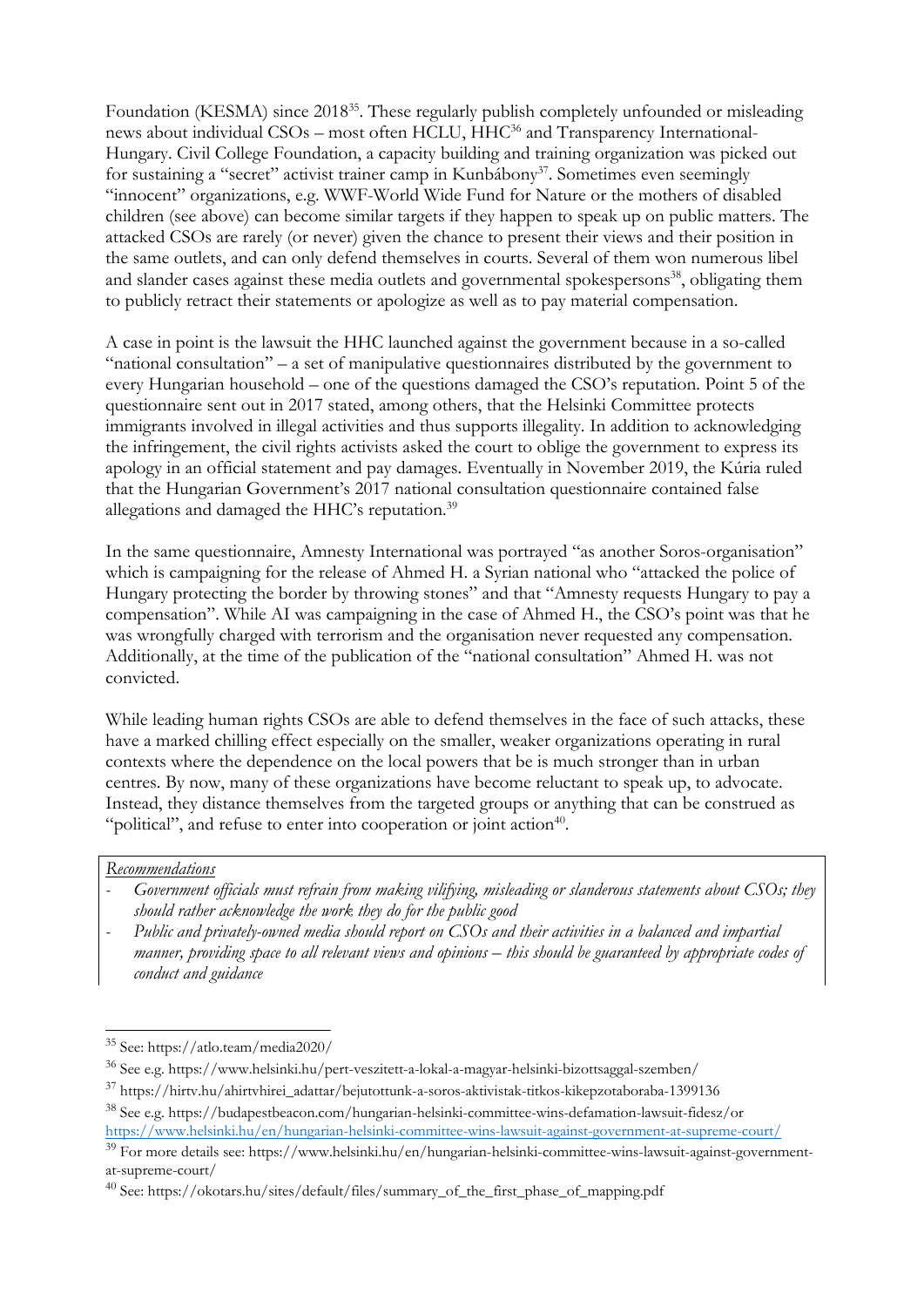The government should help CSOs to convey their message to the broad public e.g. through advertising space and *dedicated programmes in public media, as well as financial support to CSO communication campaigns*

### **4) Harassment & attacks against CSOs**

While the direct harassment of CSOs obstructing their everyday operation and/or attacks on their staff either by government agencies or private persons remains rare, several such cases occurred over the past years, sending warning signals to the broader civil sector. The UN Reprisals Report sadly features Hungary in all of its volumes since 2018. 41

In 2017, Open Society Foundations launched two multi-year regional civic capacity and community building programs in Southwestern and North-eastern Hungary, coordinated by the Power of Humanity Foundation (Pécs) and the Association of Alternative Communities (Debrecen), respectively. Both organizations suffered smear campaigns in local and social media, whipped up by the local mayors of the governing party. In Pécs, the municipal assembly passed <sup>a</sup> resolution requesting the public not to provide space or cooperation to the Power of Humanity Foundation, and as <sup>a</sup> result they were denied the lease of offices in <sup>a</sup> municipally-owned building. The foundation challenged the resolution in court and won the case in 2019<sup>42</sup>. In Debrecen, a project supported from EU Structural Fund sources implemented by the Association of Alternative Communities was inspected by the program'<sup>s</sup> managing authority, and while initially they only found smaller errors, <sup>a</sup> repeated inspection resulted in the cancellation of the grant contract, and the association was obligated to repay the total amount of 25 million HUF (app. \$83,330).

In the 8<sup>th</sup> district of Budapest, Aurora, another community centre that also houses a number of CSOs and provides space for events on topics ranging from housing to drug use to issues affecting the LGBTI community, has been the target of the local mayor for several years. He used various tools and tactics in an attempt to close the centre down from imposing limits on its opening hours through police raids of events to trying to buy the privately-owned building that the centre leases. In 2019, <sup>a</sup> group of right-wing extremists intruded an event held in the centre, and burned <sup>a</sup> rainbow flag, while the police stood passively by 43 . Later, the Metropolitan Court found this passivity of the police unlawful. <sup>44</sup> Another LGBTI event, <sup>a</sup> film screening in Szeged was also disturbed by extremists representing the right extremist Our Homeland party 45 .

In spring 2018, <sup>a</sup> pro-government weekly 'Figyelő' published lists of the staff (including clerical employees) of leading human rights and advocacy CSOs, identifying them as members and "mercenaries" of the "Soros network. 46 " The article was challenged in court by HCLU and the HHC, which obligated the weekly to retract and pay compensation to the plaintiffs 47 . In the same year, <sup>a</sup> Fidesz spokesperson visited the buildings where AI-HU, the HHC, and *Menedék* Association for Migrants were headquartered in Budapest, put up stickers reading "immigration

<sup>&</sup>lt;sup>41</sup> 2018: <u><https://undocs.org/A/HRC/39/41></u>, 2019: https://undocs.org/en/A/HRC/42/30 2020: https://undocs.org/en/A/HRC/45/36

<sup>42</sup> https://www.emberseg.hu/2019/05/22/pert-nyertunk-kozlemeny/

<sup>&</sup>lt;sup>43</sup> https://www.helsinki.hu/a-rendorseg-elismerte-hibajat-az-aurora-homofob-megszallasanal/

<sup>44</sup> https://www.helsinki.hu/jogellenes-volt-a-rendorseg-tetlensege-a-homofob-tamadokkal-szemben-az-auroraban/

<sup>&</sup>lt;sup>45</sup> https://444.hu/2019/03/31/szetbarmoltak-egy-roma-es-meleg-emberekrol-szolo-filmvetitest-a-mi-hazankmozgalom-aktivistai

<sup>&</sup>lt;sup>46</sup> https://www.szeretlekmagyarorszag.hu/kekhirek/figyelo-soros-lista-helsinki-bizottsag/

<sup>47</sup> https://magyarnarancs.hu/interaktiv/pert-vesztett-a-figyelo-a-soros-lista-miatt-119996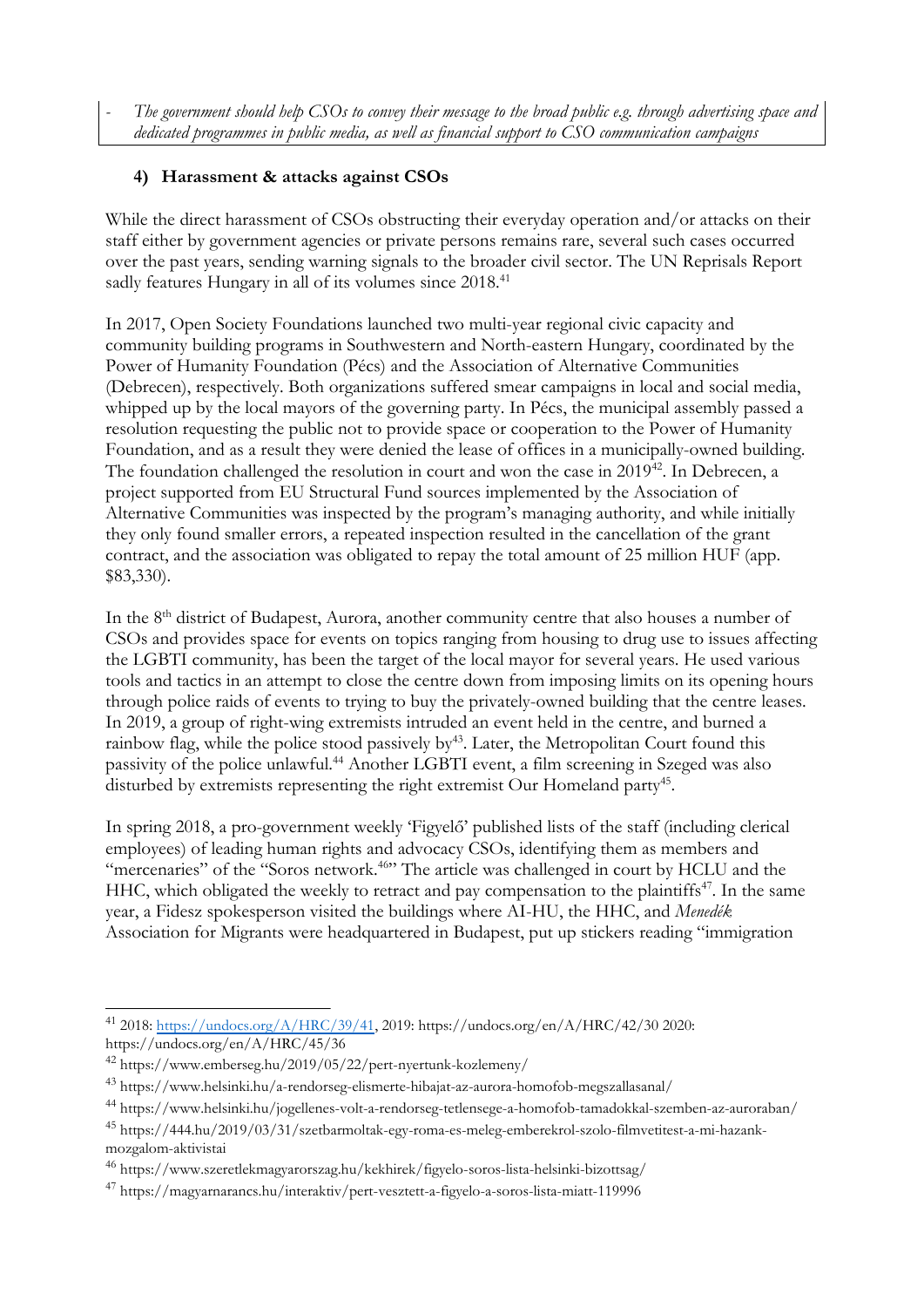supporting organizations," and held impromptu press conferences 48 smearing the abovementioned organisations. Affected CSOs were not given <sup>a</sup> chance to react. (HCLU successfully challenged in court the public broadcaster'<sup>s</sup> one-sided coverage of this action.)

Another, clearly politically motivated and disproportionate measure was seen in fall 2019, when the media authority failed to renew the frequency license of the longest-standing Hungarian community radio, Civil Radio<sup>49</sup>, claiming breaches of relevant legislation, which turned out to be just smaller irregularities, such as not strictly adhering to the proscribed ratio between Hungarian and international music.

In November 2019, Népszava, a Hungarian news outlet reported<sup>50</sup> that MTVA, the Hungarian government-controlled news agency, in an internal communication earlier that month ordered its staff not to report on statements from Amnesty International and Human Rights Watch. Since then AI'<sup>s</sup> press statements and communications have not been covered by the state media, in sharp contrast with their previous practice. AI-HU turned to the Media Council asking them to call upon the news agency to stop this unlawful practice and request them to pay <sup>a</sup> compensation. The Media Council rejected Amnesty Hungary'<sup>s</sup> complaint stating that "nobody has the right to request media coverage by the news agency".

*Recommendations:*

- *The governmen<sup>t</sup> (both national and local) should refrain from using authorities in politically motivated administrative procedures to intimidate or silence CSOs*
- Authorities, especially the police should step up and defend legitimate civil society activities and actors from *attacks by extremists and other malevolent perpetrators*

# **5) Legal restrictions**

The general legal framework of civil society is largely consistent with international standards. The Civil Code<sup>51</sup> regulates the key legal forms of organizations – associations and foundations – while the Nonprofit Act<sup>52</sup> provides for the freedom of assembly, public benefit status and rules of operation. Under these laws, anyone can register <sup>a</sup> CSO at the administrative courts (by now typically electronically) and the organizations can freely operate. However, current regulation and oversight is placing as unnecessary administrative burdens on smaller organisations, while the rigorous obligations larger organisations have to meet do not necessarily help citizens better understand their operations. This is especially the case for organisations with public benefit status and those receiving public funding. Such organisations must annually and publicly report separately on their accounts and activities, on the collection of donations and the use of the 1% personal income tax assignations. Already in 2015, Hungarian civil society organisations have proposed changes to the system that would better serve transparency and accessibility, but these were never discussed by the government.<sup>53</sup>. (A growing number of CSOs, in addition to meeting all bureaucratic reporting requirements, also provide information on their finances in <sup>a</sup> more accessible manner to foster transparency and public trust.)

<sup>&</sup>lt;sup>48</sup> [https://24.hu/belfold/2018/06/12/hollik\\_soros\\_amnesty/](https://24.hu/belfold/2018/06/12/hollik_soros_amnesty/), [https://tasz.hu/cikkek/nem-hazudhatnak](https://tasz.hu/cikkek/nem-hazudhatnak-buntetlenul-a-civilekrol-a-kozmediaban)[buntetlenul-a-civilekrol-a-kozmediaban](https://tasz.hu/cikkek/nem-hazudhatnak-buntetlenul-a-civilekrol-a-kozmediaban)

<sup>&</sup>lt;sup>49</sup> https://index.hu/kultur/2019/12/21/civil\_radio\_nem\_sugaroz\_elnemul\_vicsek\_ferenc\_mediatanacs/

<sup>50</sup> https://nepszava.hu/3058564\_ujsagirok-rovid-porazon--tiltott-temak-az-mti-ben

<sup>51</sup> Act V. of 2013, §3:63-87, §3:378-404

<sup>&</sup>lt;sup>52</sup> Act CLXXV of 2011. ont he Right to Association, Public Benefit Status and the Operation of and Support to Civic Organizations

<sup>53</sup> YSee https://civilizacio.net/tudastar/utmutato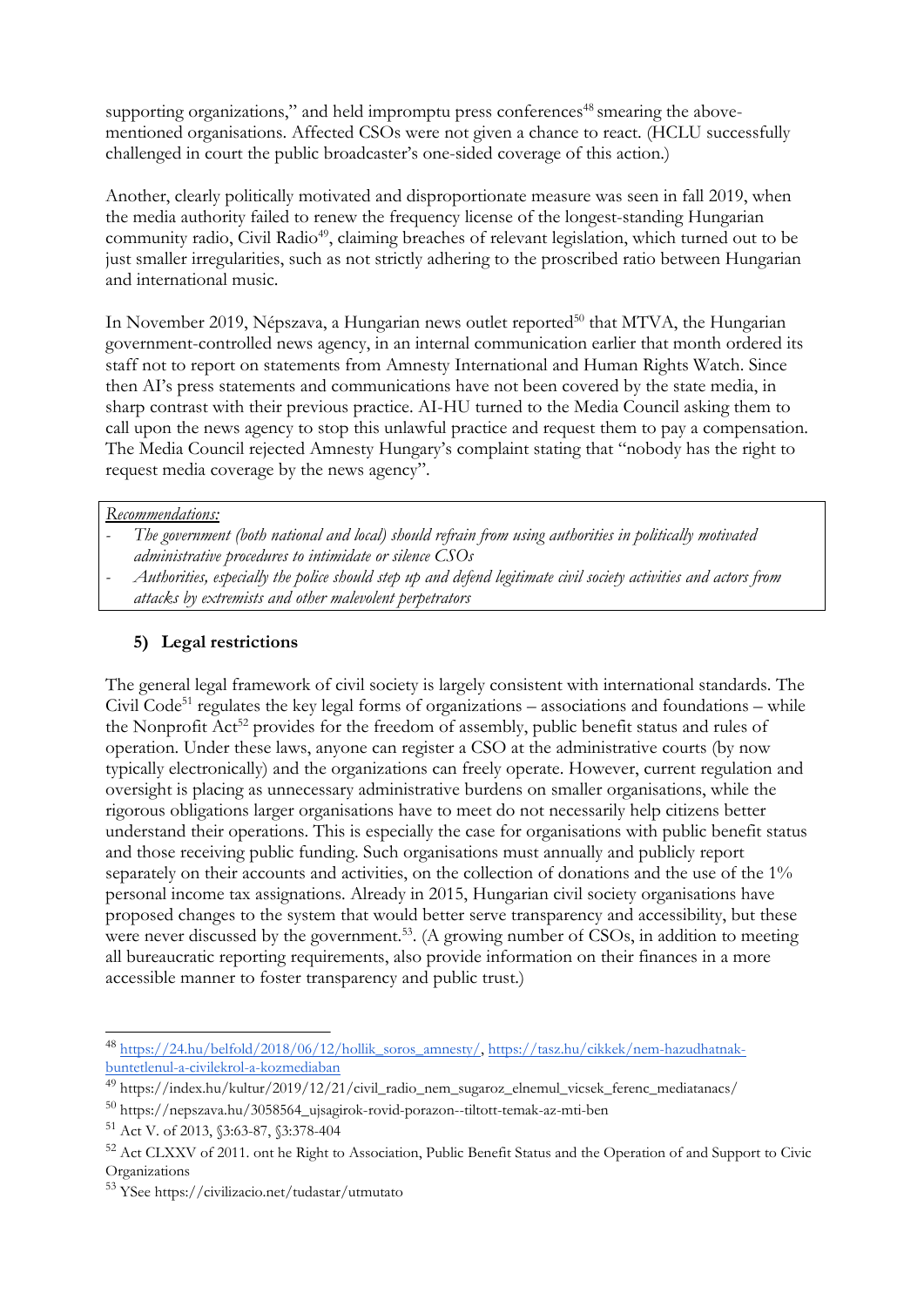In 2017 and 2018, however, three separate pieces of legislation were passed both restricting and severely stigmatizing certain CSOs:

1) Act on the Transparency of Organizations Supported from Abroad, which entered into force in late June 2017<sup>54</sup>. This law, styled after the Russian ''foreign agent'' law, prescribes that CSOs receiving more than twice the threshold for compulsory examination of clients of financial institutions set out in the Act on the prevention of money laundering and financing of terrorism<sup>55</sup> from non-domestic sources (whether public or private) on an annual basis must register with the courts as "foreign funded" and use this label on their websites and all publications. At the time of the adoption of the law, this threshold was 3,6 million HUF (app. \$12,000); at the time of the submission of this report, it stands at 4,5 million HUF (app. \$15,000). Donors giving more than 500,000 HF (\$1700) must be individually listed in the reports. Non-compliant organizations are subject to sanctions, which – after several steps – may lead to fines or even the organization'<sup>s</sup> dissolution. Faith based and sport associations, as well as party and public foundations are exempted.

The law has already received much international criticism during its preparatory phase from, among others, the Council of Europe, OSCE and UN OHCHR<sup>56</sup>. Soon after it was passed, the European Commission (EC) launched an infringement procedure against Hungary, and dissatisfied with the result, turned to the Court of Justice of the European Union (CJEU) which issued its ruling on 18 June 2020 $^{57}$ . This found that the Act, by introducing discriminatory and unjustified restrictions was in breach of EU law on several counts, including restrictions on the freedom of assembly, the right to privacy, and the free movement of capital in the EU. Despite this judgement, the government has not ye<sup>t</sup> taken any step to repeal or change the act up to this day. Instead, beginning in September 2020, Tempus Public Foundation, the national agency managing the EU'<sup>s</sup> Erasmus+ program in Hungary, started requesting its CSO applicants and selected grantees to submit declarations stating that they conform with the provisions of the "foreign-funded" legislation as <sup>a</sup> compulsory precondition of contracting. Several affected organizations publicly protested this measure, calling the attention of the EC as well 58 . As <sup>a</sup> result of Hungary'<sup>s</sup> non-compliance with the judgment, the EC sent <sup>a</sup> letter of formal notice to Hungary on 18 February 2021 to implement the judgment, leaving two months to respond. Should Hungary fail to provide <sup>a</sup> satisfactory answer, the Commission could request the CJEU to impose fines on Hungary. 59

2) On World Refugee Day in 2018, the governing majority adopted <sup>a</sup> legislative package dubbed "Stop Soros" by the government that included amendments to the Fundamental Law, the Criminal Code and the Asylum Act, among others. 60 The changes targeted individuals and organisations providing assistance to asylum-seekers, and the intimidating amendments to the Criminal Code

<sup>54</sup> Act LXXVI of 2017. See an unofficial English translation: https://www.helsinki.hu/wpcontent/uploads/LexNGO-adopted-text-unofficial-ENG-14June2017.pdf 55 Section 6 (1b) of Act LIII of 2007.

<sup>56</sup> [https://www.venice.coe.int/webforms/documents/?pdf=CDL-PI\(2017\)002-e,](https://www.venice.coe.int/webforms/documents/?pdf=CDL-PI(2017)002-e)

https://www.ohchr.org/EN/NewsEvents/Pages/DisplayNews.aspx?NewsID=21617&LangID=E 57

<sup>59</sup> See the statement on this on the website of the European Commission: [https://ec.europa.eu/commission/presscorner/detail/en/inf\\_21\\_441](https://ec.europa.eu/commission/presscorner/detail/en/inf_21_441)

http://curia.europa.eu/juris/document/document.jsf;jsessionid=B7D921F0591F857145D5F3293B1E107E?text=&d ocid=227569&pageIndex=0&doclang=EN&mode=lst&dir=&occ=first&part=1&cid=3381334

<sup>&</sup>lt;sup>58</sup> https://www.emberseg.hu/2021/01/18/vizsgalatot-inditott-az-europai-bizottsag-az-emberseg-erejevel-alapitvanylevelet-kovetoen/

 $^{60}$  See a summary of the package and an unofficial English translation here: <https://www.helsinki.hu/en/lexngo-2018/>